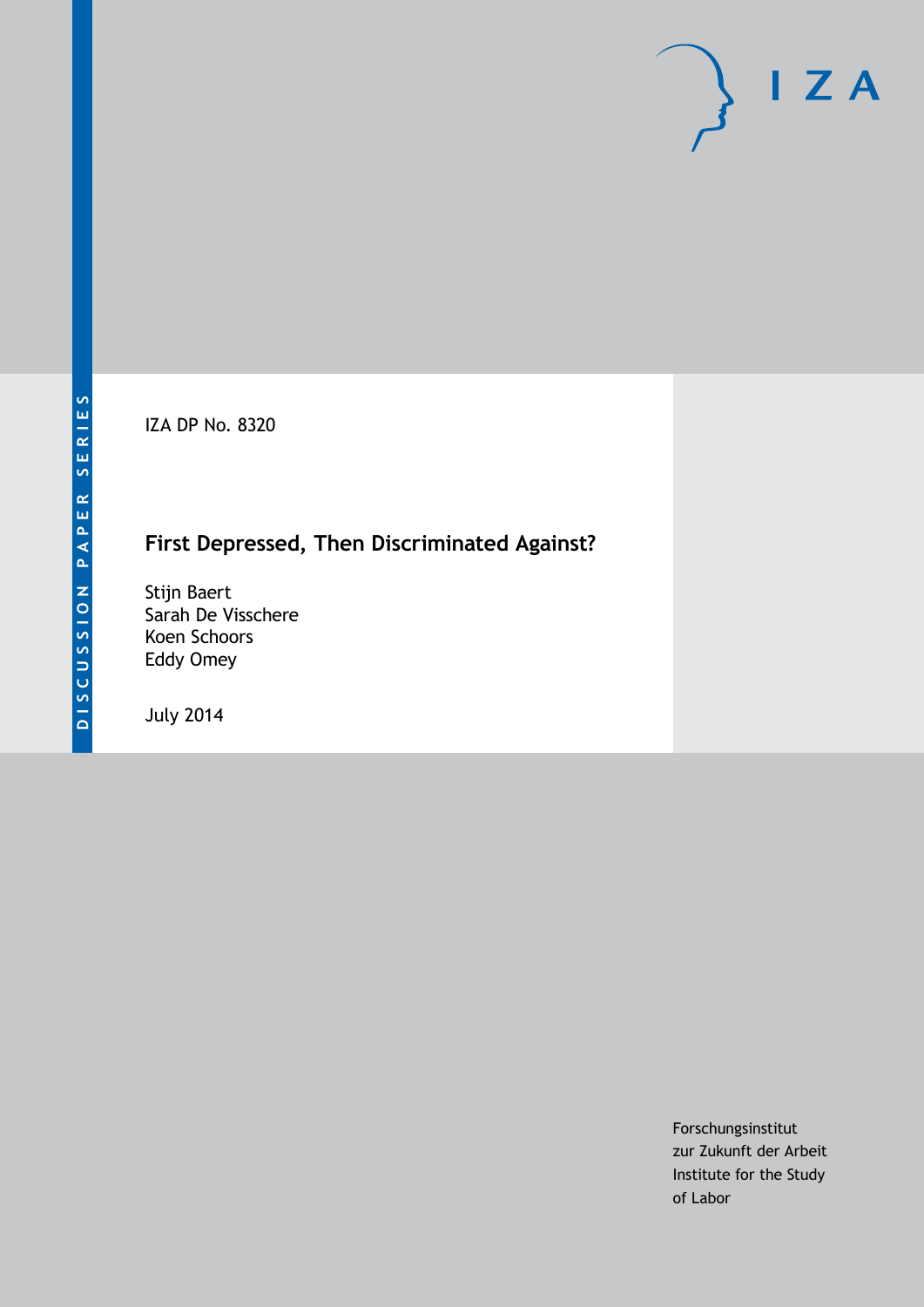# **First Depressed, Then Discriminated Against?**

### **Stijn Baert**

*Ghent University and IZA*

### **Sarah De Visschere**

*Ghent University*

### **Koen Schoors**

*Ghent University*

### **Eddy Omey**

*Ghent University*

### Discussion Paper No. 8320 July 2014

IZA

P.O. Box 7240 53072 Bonn **Germany** 

Phone: +49-228-3894-0 Fax: +49-228-3894-180 E-mail: [iza@iza.org](mailto:iza@iza.org)

Any opinions expressed here are those of the author(s) and not those of IZA. Research published in this series may include views on policy, but the institute itself takes no institutional policy positions. The IZA research network is committed to the IZA Guiding Principles of Research Integrity.

The Institute for the Study of Labor (IZA) in Bonn is a local and virtual international research center and a place of communication between science, politics and business. IZA is an independent nonprofit organization supported by Deutsche Post Foundation. The center is associated with the University of Bonn and offers a stimulating research environment through its international network, workshops and conferences, data service, project support, research visits and doctoral program. IZA engages in (i) original and internationally competitive research in all fields of labor economics, (ii) development of policy concepts, and (iii) dissemination of research results and concepts to the interested public.

IZA Discussion Papers often represent preliminary work and are circulated to encourage discussion. Citation of such a paper should account for its provisional character. A revised version may be available directly from the author.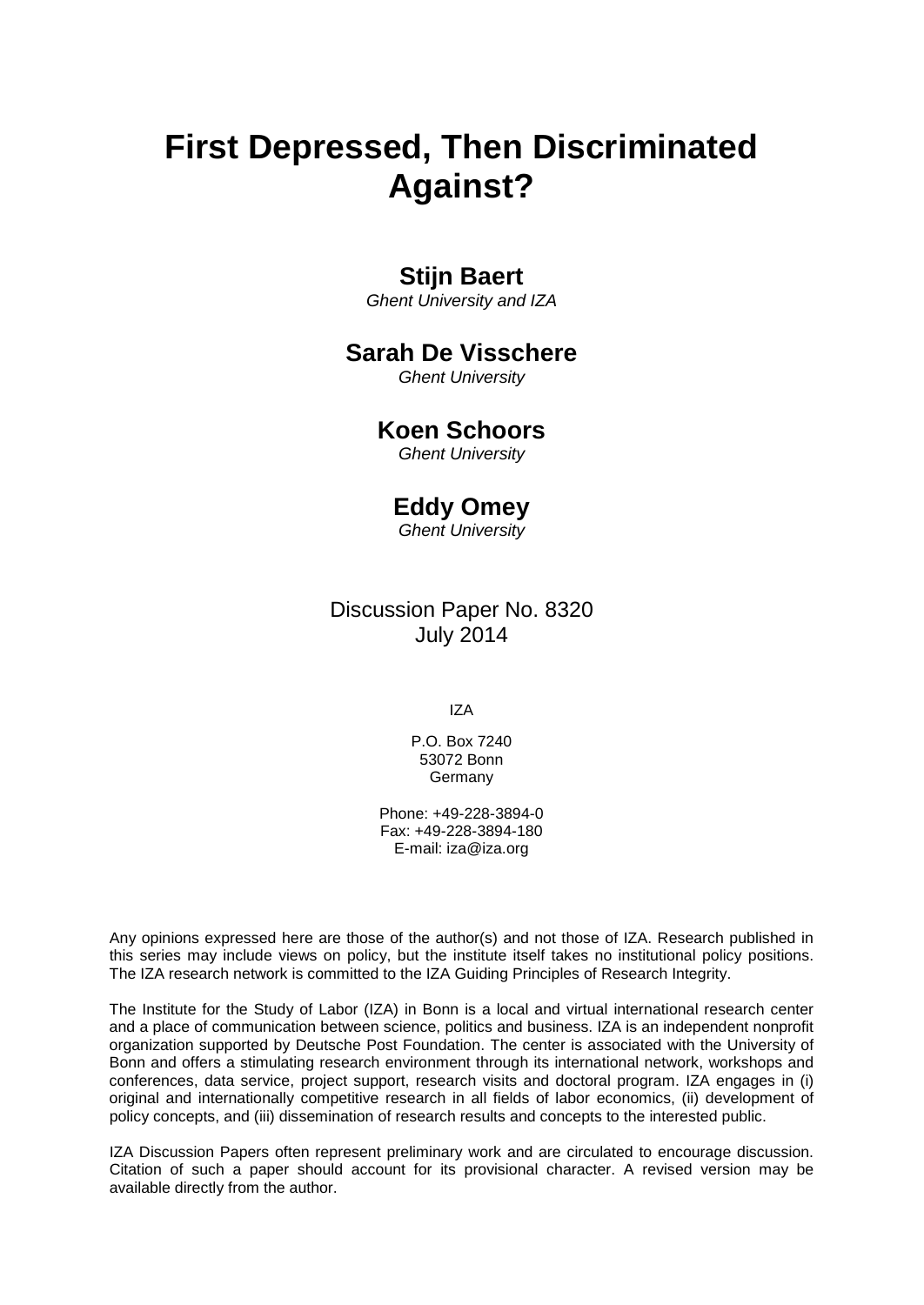IZA Discussion Paper No. 8320 July 2014

# **ABSTRACT**

# **First Depressed, Then Discriminated Against?**

This study assesses hiring discrimination based on disclosed depression. We send out pairs of job applications from fictitious unemployed candidates to real vacancies in Belgium. Within each pair, one candidate cites depression as the reason for her/his unemployment, whereas the other candidate reveals no reason for unemployment. Overall, the hypothesis that applicants disclosing former depression are treated unfavourably is rejected. However, if we break up the data by the gender of the recruiter, we see that revealing former depression as a reason for unemployment is rewarded by female recruiters, whereas it affects the hiring decisions made by male recruiters in a non-positive way.

JEL Classification: I14, J71, C93

Keywords: economics of health, depression, hiring discrimination, field experiments

Corresponding author:

Stijn Baert Ghent University Sint-Pietersplein 6 9000 Gent Belgium E-mail: [stijn.baert@ugent.be](mailto:stijn.baert@ugent.be)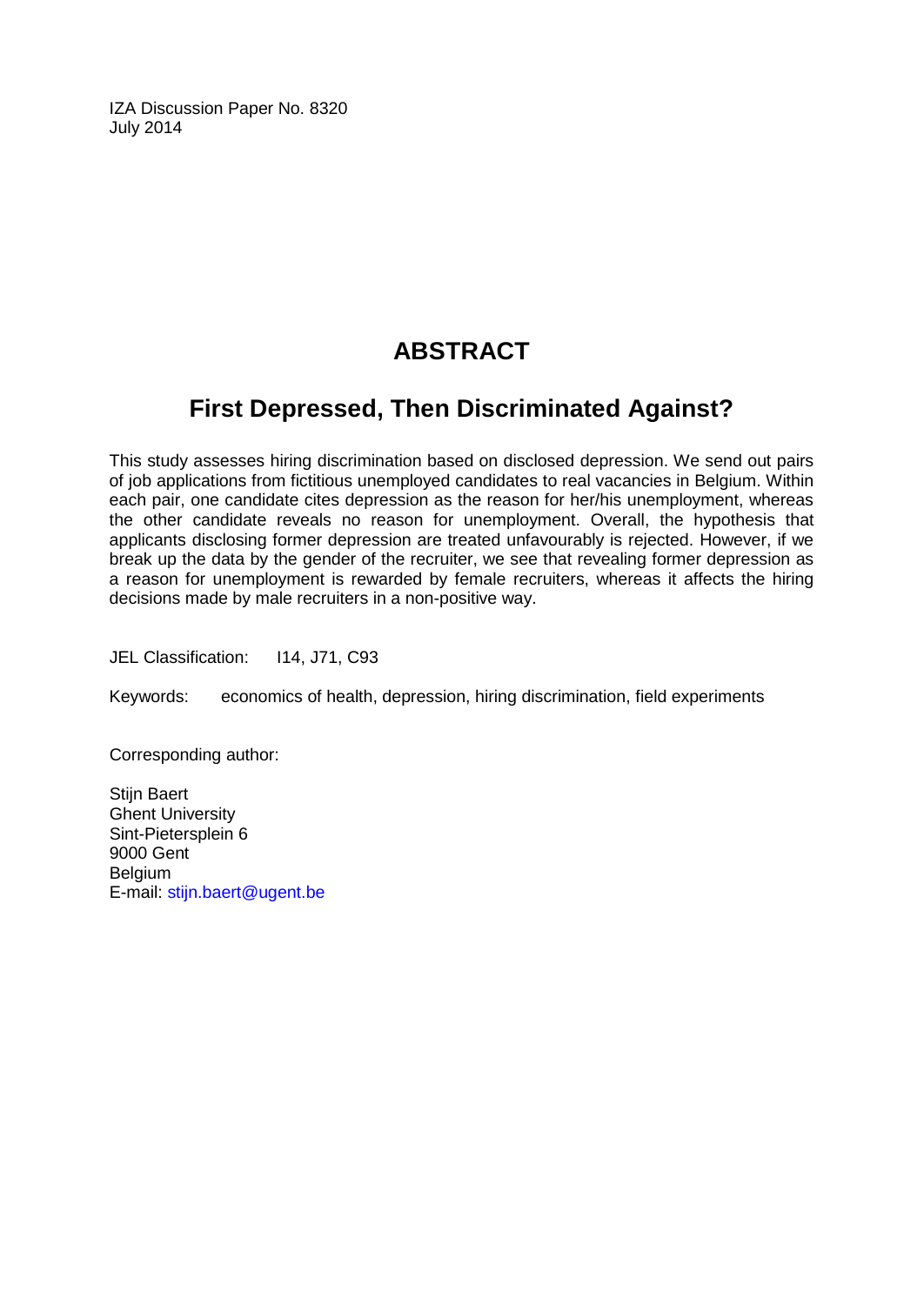#### **1 Introduction**

Many studies have documented diminished labour market activity related to depression (see, e.g., Baldwin and Marcus, 2014; Frijters et al., 2010) and the consequent economic burden for both individuals and society (Kessler et al., 2008). Moreover, it has been shown that being distanced from the labour market makes depression more persistent (Lloyd and Waghorn, 2007; Roy and Schurer, 2013). Therefore, not surprisingly, the reintegration into the labour market of employees inactive due to (former) depression is a key ambition of many OECD countries (OECD, 2013).

The development of adequate policy responses requires the assessment of the hurdles (formerly) depressed individuals face when attempting to reintegrate into the labour market. Next to supply side differences in human capital and preferences (Elinson et al., 2004; Ettner et al., 1997), hiring discrimination based on (former) depression may be one of the key hurdles facing (formerly) depressed individuals. As predicted theoretically by Becker (1957) and Arrow (1973), employers may hesitate to hire employees with mental problems due to either a distaste (of the employers, co-workers or customers) to collaborate with them, a fear of diminished productivity or anticipated sick leave problems. Yet, the stigma effect of a depression-related sick leave spell may be dominated by the well-documented stigma effect of a non-health related unemployment spell of comparable length (Vishwanath, 1989).

Some studies provide indicative *empirical* evidence of hiring discrimination based on disclosed depression (Ando et al., 2013; Brohan et al., 2011; Henderson et al., 2013, Stuart, 2006). Because these studies, however, are based on survey data, their findings may reflect perceptions of discrimination and unobserved differences in human capital rather than causal evidence of unequal treatment.

In this study, we assess hiring discrimination based on disclosed depression in a direct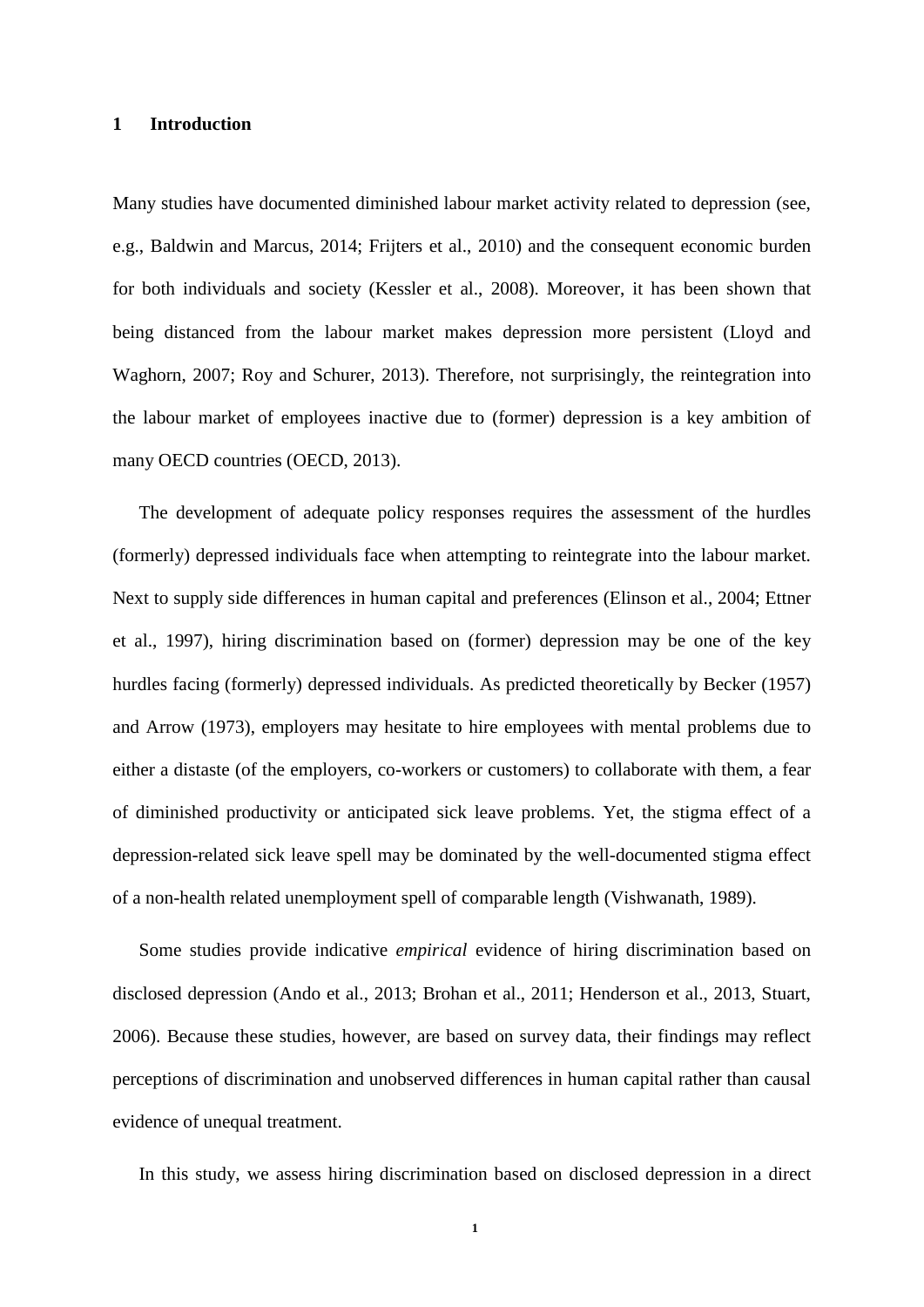and causal way. To this end, we send out job applications to real Belgian vacancies from fictitious unemployed candidates only differing in the reason provided for unemployment (former depression or no reason at all). We identify unequal treatment on the basis of the provided reason for unemployment by analysing the differences in call-back of our fictitious candidates.

The empirical literature documents lower epidemiology of and more negative attitudes towards depression among men (Berger et al., 2012; Oliffe and Philips, 2008; Ogrodniczuk and Oliffe, 2011; Van de Velde et al., 2010). In addition, Hammen and Peters (1978) show that depression is generally more often rejected by persons of the opposite sex. These findings suggest we may expect the detrimental effect of revealing former depression on hiring chances to be more pronounced if the recruiters are male, especially if they are confronted with female job candidates. In contrast, other studies suggest that men disclosing depression may suffer more stigmatisation than their female peers (McCusker and Pez Galupo, 2011). We therefore proceed with inspecting the candidate and recruiter gender heterogeneity in unequal treatment due to disclosed depression.

#### **2 The Experiment**

We set up a correspondence experiment in the spirit of Bertrand and Mullainathan (2004). Within such an experiment, pairs of fictitious job applications are sent to real vacancies. The two applications within each pair are equivalent, except for the characteristic of interest. By monitoring the subsequent call-back, unequal treatment based on this single characteristic is identified. This correspondence testing framework is widely viewed as providing the most convincing evidence of hiring discrimination (Riach and Rich, 2002). Without such experimental data, researchers possess considerably less data than employers. By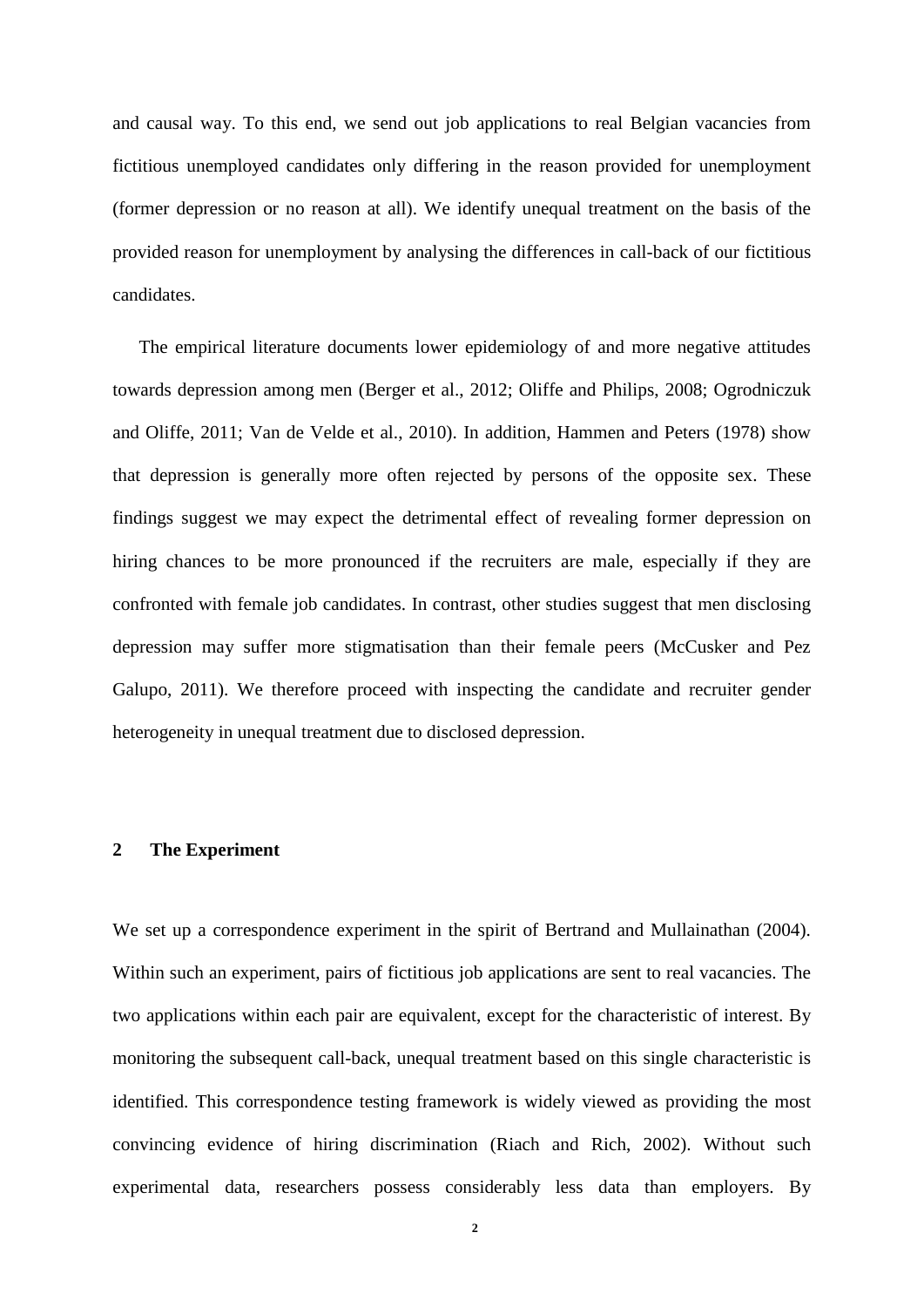consequence, applicants that appear similar to researchers on the basis of standard nonexperimental data may in fact be very different in the eye of their prospective employers. A correspondence experiment, in contrast, eliminates selection based on individual unobservable characteristics because the researcher fully controls the information available to the employer, allowing the researcher to disentangle discrimination from alternative explanations of heterogeneous hiring outcomes, such as differences in human capital or in employer preferences.

Our experiment was conducted between November 2013 and March 2014 in Flanders, the Dutch speaking part of Belgium. Two applications of unemployed candidates, only different in the characteristic that one indicated a former depression for being unemployed, were sent to 304 vacancies. From the database of the Public Employment Agency of Flanders – the region's major job search channel – we randomly selected vacancies in the occupations of laboratory worker, representative, production worker and barkeeper. These occupations were chosen for the expected variation in levels of skill and customer contact.

We created two template types of resumes and cover letters, to which we refer to as "Type A" and "Type B" applications, for each of the four aforementioned occupations, each matching the general requirements of these occupations in terms of schooling and experience. Type A and Type B applications were, at the level of the occupation, identical in all job-relevant characteristics but differed in inessential details and in lay-out. All applicants were born, living and had studied in Ghent, the second largest city of Flanders. They were 37 or 38 years old and married. After leaving school, all candidates had been working in similar jobs until November 2012, a year before the start of our experiment.

We sent two applications, one of Type A and Type B, to each selected vacancy. One member of each pair indicated a former severe depression as reason for unemployment. This was done by adding the clause: "In view of a trustful collaboration, I want to mention that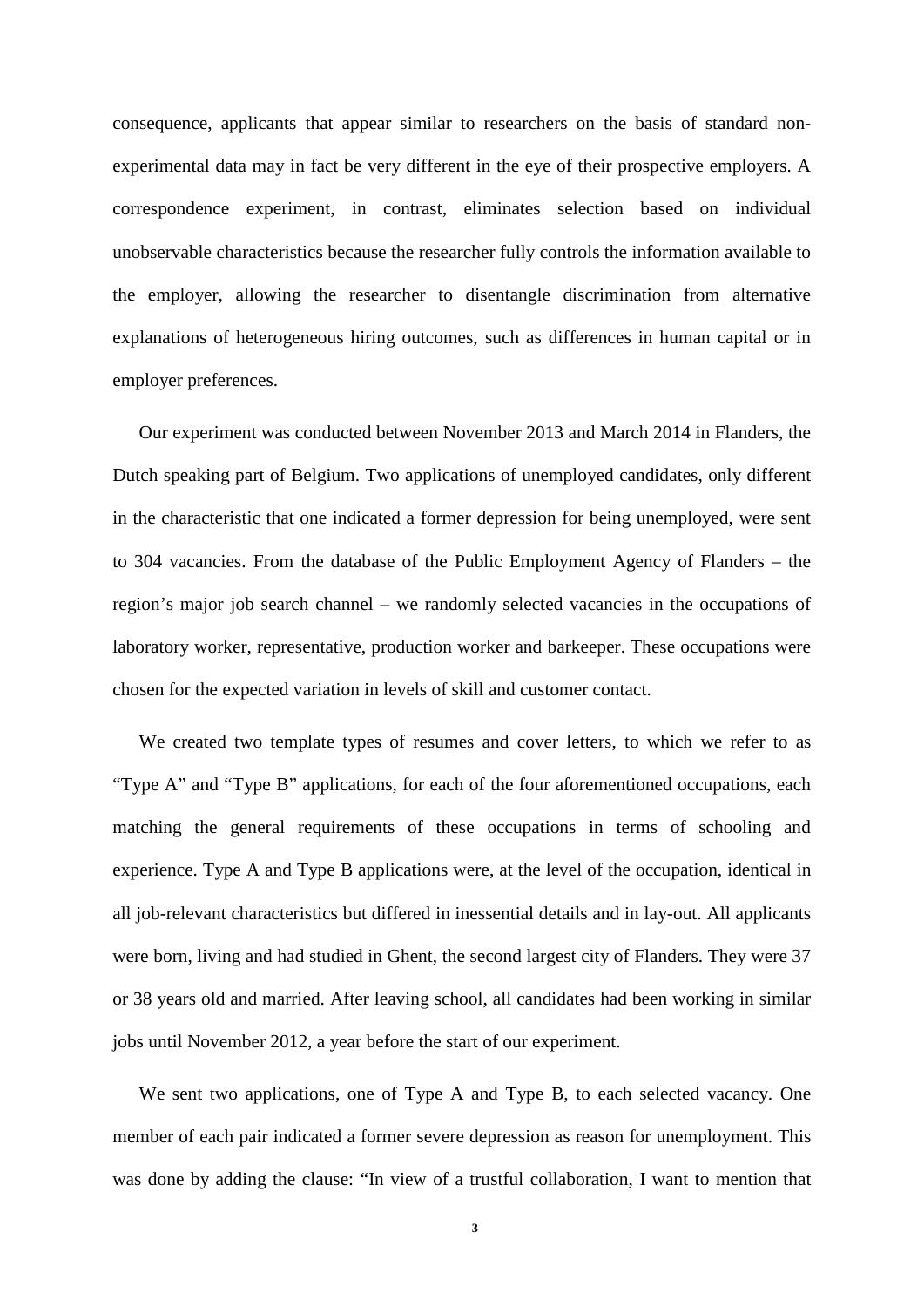during the last year I was inactive due to a severe depression. Today, I have completely recovered and I am ready for a new professional challenge". The other pair member did not mention any reason for unemployment and instead added: "As you can read in my resume, I have been unemployed during the last year. I am, however, very motivated to start in a new job." To eliminate any application type effects on call-backs, we alternately assigned the formerly depressed and non-depressed identity to the Type A and Type B applications. To inspect the candidate gender heterogeneity in unequal treatment due to disclosed depression, we also alternated the gender of the two candidates within each pair. Subsequently, we sent the resulting combinations in an alternating order to the employers, each time with approximately 24 hours in between.

Call-backs were received by telephone, voicemail or email. In our analysis we distinguish between two definitions of positive call-back. Positive call-back sensu stricto means the applicant is invited for an interview concerning the job for which he applied. Positive callback sensu lato also includes the receipt of an alternative job proposal and the request to provide more information or to contact the recruiter.

#### **3 Results**

Table 1 describes the data of our experiment. Panels A and D provide statistics at the level of the total dataset. Overall, in 56 (104) of the 304 vacancies at least one candidate received a positive call-back sensu stricto (sensu lato). Sixteen (22) cases resulted in a positive call-back for just the candidate not mentioning any reason for unemployment and 16 (24) for the candidate mentioning past depression. Based on these data, we calculate two statistical measures: the net discrimination rate and the positive call-back ratio. First, we calculate the net discrimination rate by subtracting the number of applications for which the candidate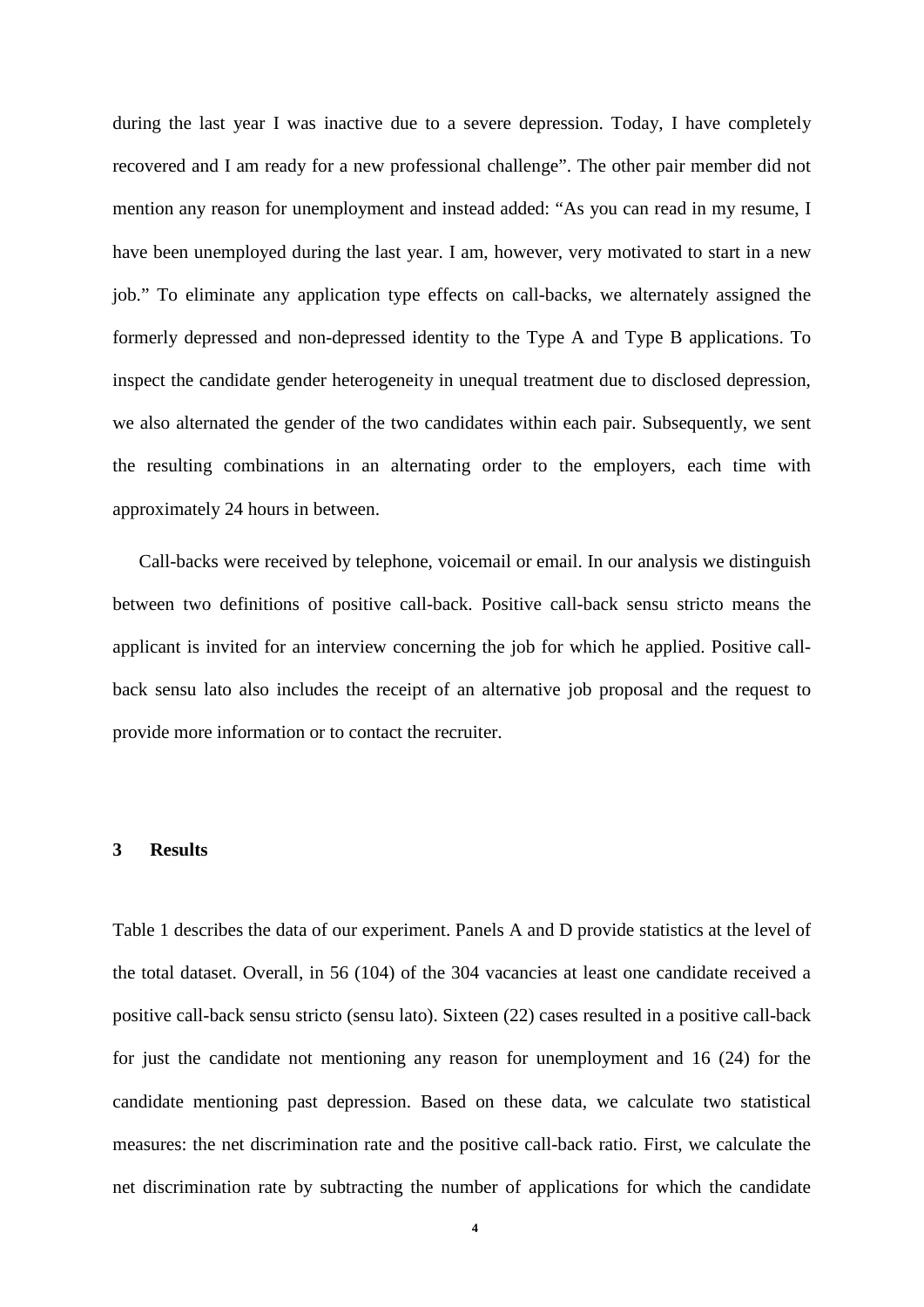mentioning depression was preferred from the number of applications for which the candidate not mentioning depression was preferred and then divide this difference by the number of applications where at least one candidate received positive call-back. Table 1 shows that the net discrimination rate is  $0.00$  (-0.02) adopting the sensu stricto (sensu lato) definition of a positive call-back. Based on a standard  $\chi^2$  test, we cannot reject the null hypothesis that there is no net discrimination on average. Second, we calculate the positive call-back ratio by dividing the percentage of applications for which candidates not mentioning depression received a positive call-back by the corresponding percentage for the candidates with a history of depression. The results in Table 1 confirm the findings based on the net discrimination rate. The average positive call-back ratio sensu stricto (sensu lato) is 1.00 (0.98), indicating that candidates not revealing depression as a reason for unemployment got on average as many (2% less) positive reactions as their counterparts mentioning depression. These ratios are not significantly different from one. As, by construction, both candidates exhibit the same observable characteristics per vacancy, regression analysis leads to the same result. The answer, therefore, to our first research question is that we cannot reject that, on average, employers did not discriminate based on disclosed former depression when making their hiring decisions in the occupations included in our experiment.

#### **TABLE 1 ABOUT HERE**

Next, we inspect the heterogeneity in unequal treatment by the gender of the candidate (based on Panels B and E of Table 1) and of the recruiter (Panels C and F). When splitting the data by the gender of the candidate, evidence for unequal treatment based on disclosed depression is found neither for male nor female candidates. We get a different picture, however, when splitting the data by the gender of the recruiter (proxied by the name of the contact person mentioned in the vacancy). Candidates not mentioning a former depression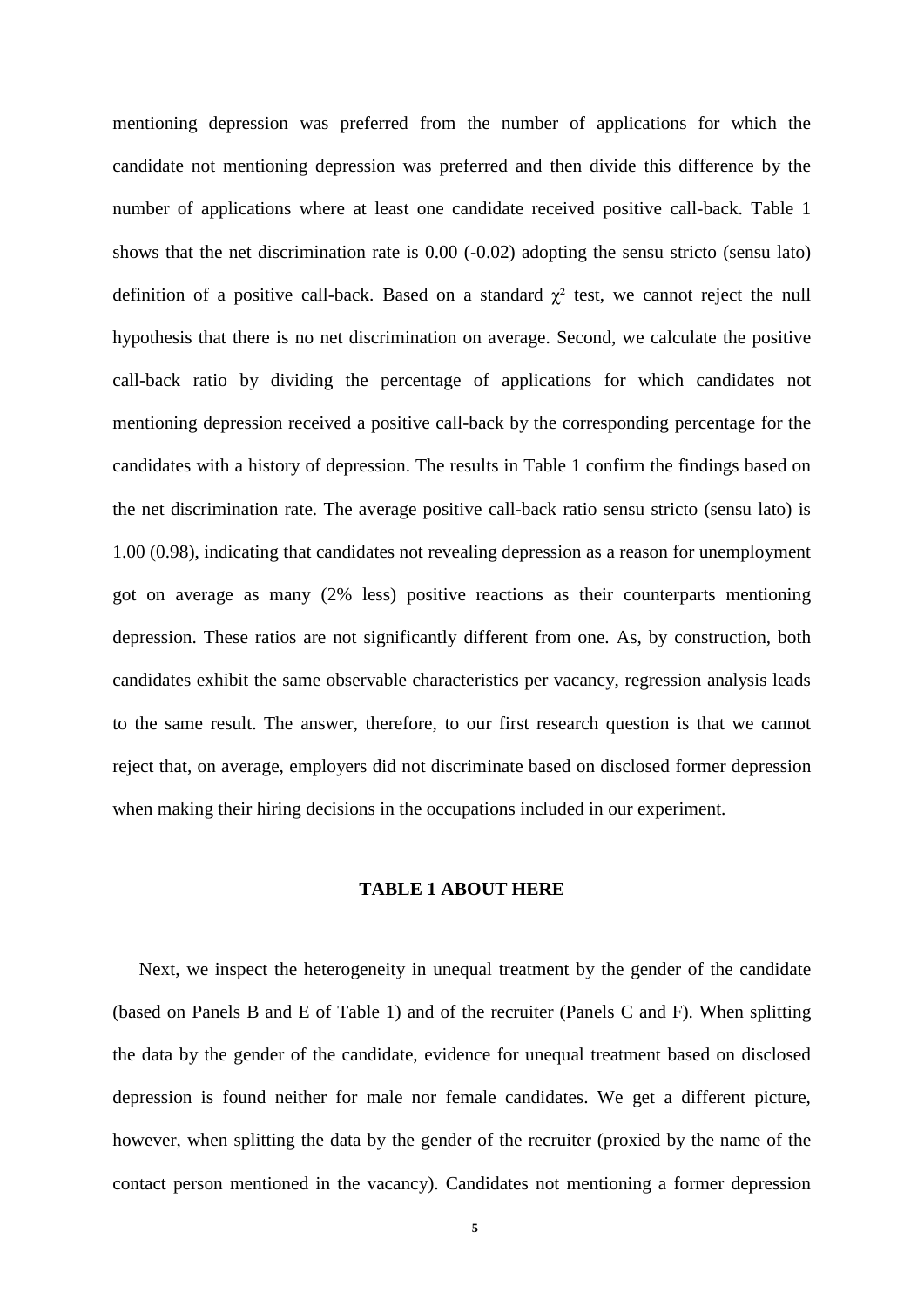get more invitations for a job interview when the recruiter is male, while candidates mentioning a former depression are treated favourably by women. Concerning the probability of getting any positive reaction, the discrimination measures go in the same direction but are less significant.

While the gender of the candidate is randomised over the application procedure, this is not the case for the gender of the recruiter. Thereby, the gender of this recruiter may correlate with application and vacancy characteristics. To control for these characteristics, we conduct the regression analysis reported in Table 2. We regress positive call-back (sensu stricto in models (1) to (5) and sensu lato in models (6) to (10)) on former depression (model (1) and (6)), former depression by gender of the recruiter (model (2) and (7)), former depression by gender of the recruiter and an additional interaction with gender of the candidate (model (3) and (8)), former depression by gender of the recruiter and the candidate (model (4) and (9)) and former depression by gender of the recruiter and interactions with gender of the candidate and vacancy characteristics (model (5) and (10)). In all regressions we control for vacancy fixed effects such that any impact of the mentioned variables without interaction with former depression is controlled. Random effect estimations yield equivalent results.

#### **TABLE 2 ABOUT HERE**

The regressions in Table 2 suggest that the effects of disclosing a former depression by gender of the recruiter are fairly robust when added to the interactions between former depression and candidate gender or vacancy characteristics in the model. Therefore, we can conclude that revealing former depression as a reason for unemployment is, relative to providing no reason at all, rewarded by female recruiters, whereas it affects the hiring decisions made by male recruiters in a non-positive way. Second, the regression model (4) suggests that male recruiters discriminate specifically against female candidates revealing a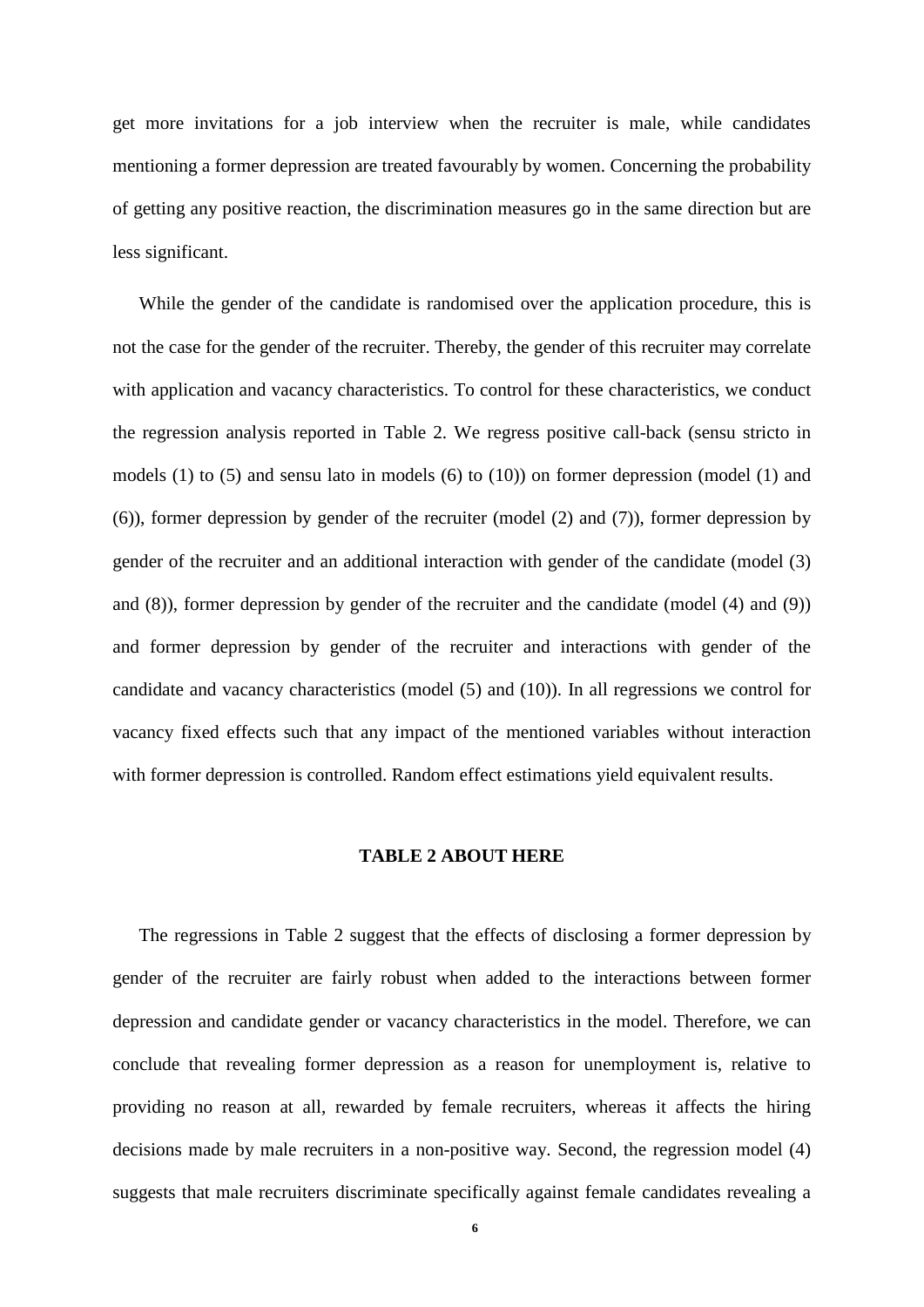former depression. These regression results align with our expectations based on the literature reviewed in the introduction and may be an explanation for the presence of gender heterogeneity in the relationship between mental health and labour market success (Frijters et al., 2010; Ojeda et al., 2010). Last, our evidence suggests more unfavourable treatment of formerly depressed candidates within low-skilled occupations. This is consist with the literature indicating less unequal treatment in tight labour markets (Baert et al., Forthcoming), which is the case for high-skilled positions in Flanders. This result is also in line with the literature indicating a negative relationship between unexplained unemployment duration and hiring chances (Kroft et al., 2013), given that unemployment spells are on average lower among the high-educated and that the stigma of an unexplained unemployment spell of a year may therefore be more negative for high-educated applicants.

#### **4 Conclusion**

We investigated hiring discrimination based on former depression in a direct, empirical way. To this end, we sent out fictitious job applications differing only in the reason these candidates gave for their unemployment (a former depression or no reason at all). We conclude that revealing former depression as a reason for unemployment is rewarded by female recruiters, whereas it affects the hiring decisions made by male recruiters in a nonpositive way, and among these male recruiters the effect is heterogeneous by the gender of the candidate. In addition, our evidence suggests more unfavourable treatment of formerly depressed candidates within low-skilled occupations.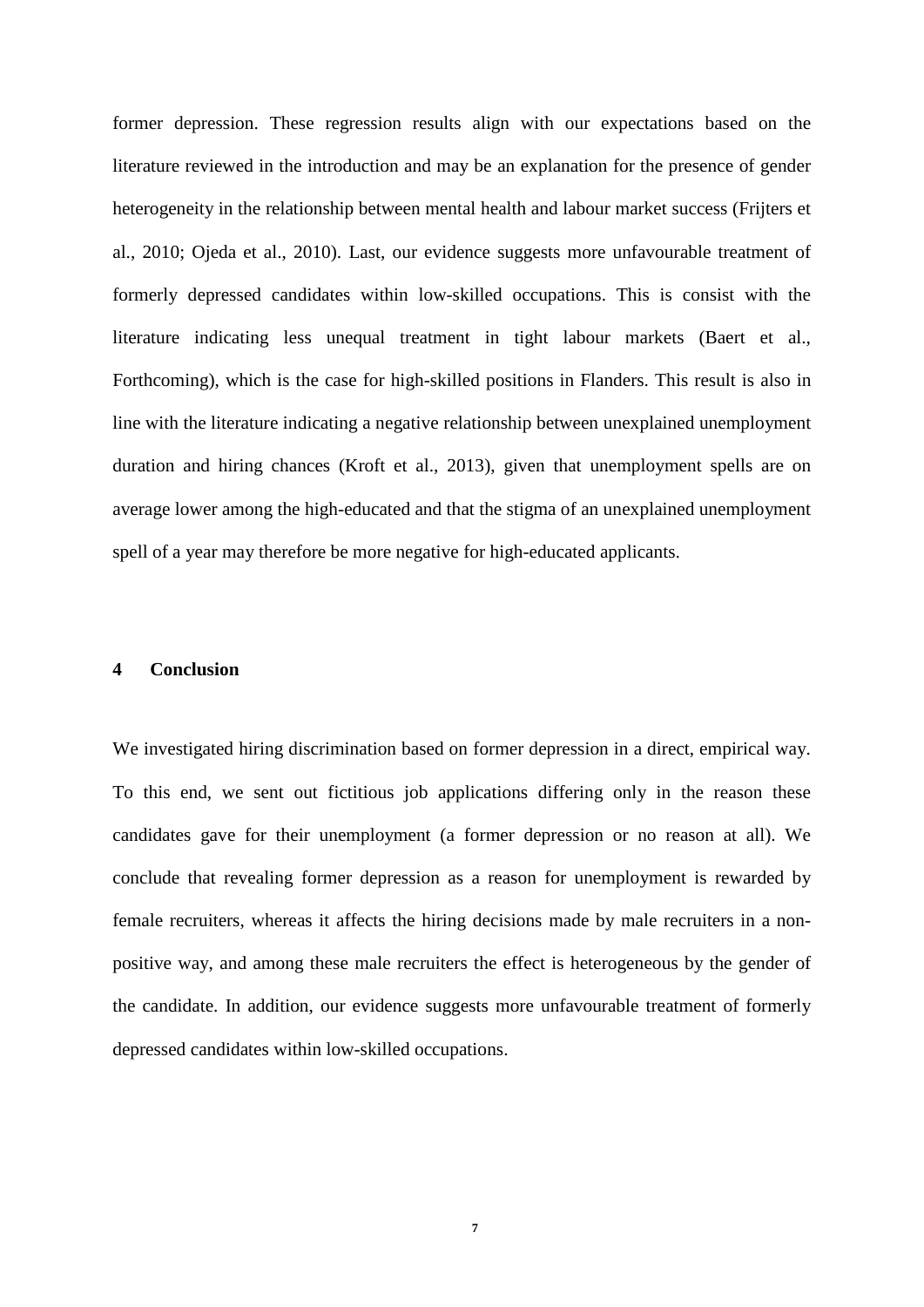#### **References**

Ando S, Bacle SV, Bonetto C, Cristofalo D, Economou M, Germanavicius A, Lanfredi M, Lasalvia A, Lopez-Ibor JJ, Reneses B, Sartorius N, Thornicroft G, Van Audenhove C, Van Bortel T, Van Weeghel J, Wahlbeck K, Zoppei S, ASPEN/INDIGO Study Group. 2013. Global pattern of experienced and anticipated discrimination reported by people with major depressive disorder: A cross-sectional survey. *Lancet* **381**: 55-62.

Arrow KJ. 1973. The theory of discrimination. In Ashenfelter O, Rees A. (Eds.): *Discrimination in Labor Markets*. Princeton University Press: Princeton.

Baert S, Cockx B, Gheyle N, Vandamme C. Forthcoming. Is there Less Discrimination in Occupations where Recruitment is Difficult? *Industrial & Labor Relations Review*.

Baldwin ML, Marcus SC. 2014. The impact of mental and substance-use disorders on employment transitions. *Health Economics* **23**: 332-344.

Becker, GS. 1957. *The Economics of Discrimination*. The University of Chicago Press: Chicago.

Berger JL, Addis ME, Reilly ED, Syzdek MR, Green JD. 2012. Effects of gender, diagnostic labels and causal theories on willingness to report symptoms of depression. *Journal of Social and Clinical Psychology* **31**: 439-457.

Bertrand M, Mullainathan S. 2004. Are Emily and Greg more employable than Lakisha and Jamal? A field experiment on labor market discrimination. *American Economic Review* **94**: 991-1013.

Brohan E, Gauci D, Sartorius N, Thornicroft G. 2011. Self-stigma, empowerment and perceived discrimination among people with bipolar disorder or depression in 13 European countries: The GAMIAN-Europe study. *Journal of Affective Disorders* **129**: 56-63.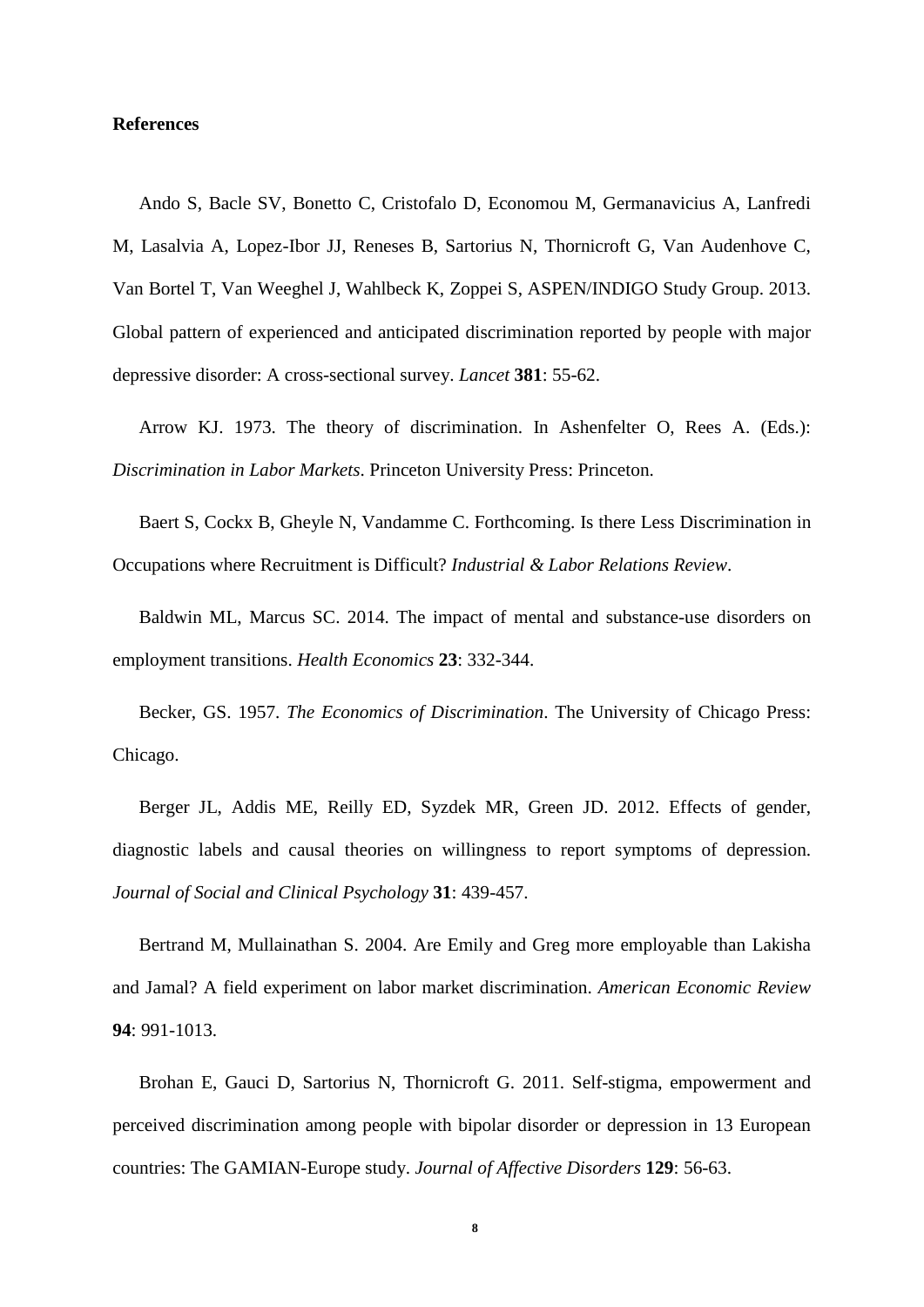Elinson L, Houck P, Marcus SC, Pincus HA. 2004. Depression and the Ability to Work. *Psychiatric Services* **55**: 29-34.

Ettner S, Frank R, Kessler R. 1997. The impact of psychiatric disorders on labor market outcomes. *Industrial & Labor Relations Review* **51**: 64-81.

Frijters P, Johnston DW, Shields MA. 2010. Mental Health and Labour Market Participation: Evidence from IV Panel Data Models. IZA Discussion Paper 4883.

Hammen CL, Peters SD. 1978. Interpersonal Consequences of Depression: Responses to Men and Women Enacting a Depressed Role. *Journal of Abnormal Psychology* **87**: 322-332.

Henderson C, Little K, Thornicroft G, Williams P. 2013. Mental health problems in the workplace: changes in employers' knowledge, attitudes and practices in England 2006-2010. *British Journal of Psychiatry* **202**: 70-76.

Kessler RC, Heeringa S, Lakoma MD, Petukhova M, Rupp AE, Schoenbaum M, Wang PS, Zaslavsky AM. 2008. Individual and societal effects of mental disorders on earnings in the United States: Results from the national comorbidity survey replication. *American Journal of Psychiatry* **165**: 703-711.

Kroft K, Lange L, Notowidigdo MJ. 2013. Duration Dependence and Labor Market Conditions: Evidence from a Field Experiment. *Quarterly Journal of Economics* **128**: 1123- 1167.

Lloyd C, Waghorn G. 2007. The Importance of Vocation in Recovery for Young People with Psychiatric Disabilities. *British Journal of Occupational Therapy* **70**: 50-59.

McCusker MG, Paz Galupo M. 2011. The Impact of Men Seeking Help for Depression on Perceptions of Masculine and Feminine Characteristics. *Psychology of Men & Masculinity* **12**: 275-284.

OECD. 2013. *Mental Health and Work*. OECD: Paris.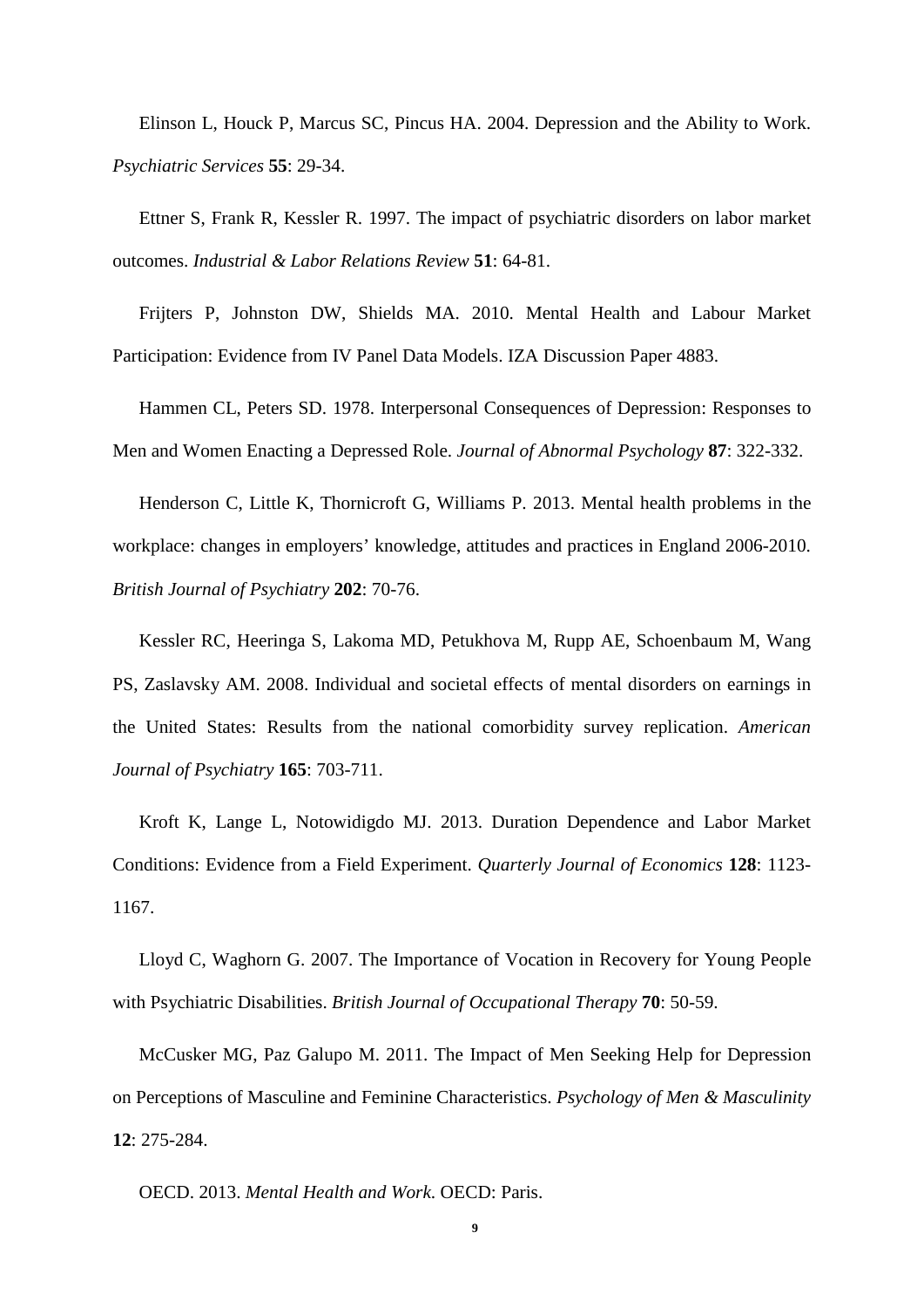Ojeda VD, Frank RG, McGuire TG, Gilmer TP. 2010. Mental illness, nativity, gender and labor supply. *Health Economics* **19**: 396-421.

Oliffe JL, Philips ML. 2008. Men, depression and masculinities: A review and recommendations. *Journal of Men's Health* **5**: 194-202.

Ogrodniczuk JS, Oliffe JL. 2011. Men and depression. *Canadian Family Physician* **57**: 153-155.

Riach PA, Rich J. 2002. Field Experiments of Discrimination in the Market Place. *Economic Journal* **112**: 480-518.

Roy J, Schurer S. 2013. Getting stuck in the blues: persistence of mental health problems in Australia. *Health Economics* **22**: 1139-1157.

Stuart H. 2006. Mental illness and employment discrimination. *Current Opinion in Psychiatry* **19**: 522-526.

Van de Velde S, Bracke P, Levecque K. 2010. Gender differences in depression in 23 European countries. Cross-national variation in the gender gap in depression. *Social Science & Medicine* **71**: 305-313.

Vishwanath T. 1989. Job Search, Stigma Effect, and Escape Rate from Unemployment. *Journal of Labor Economics* **7**: 487-502.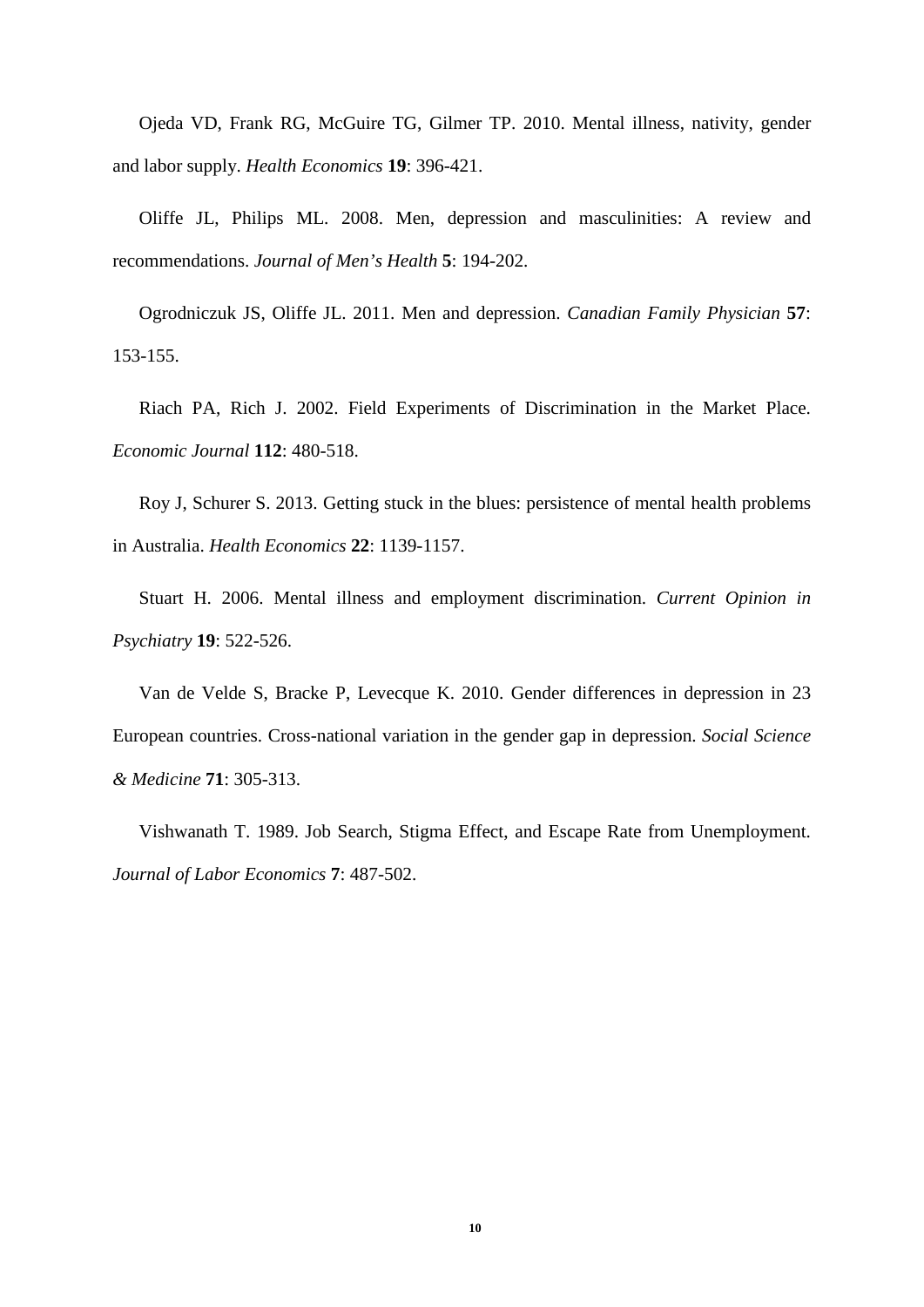| <b>Observations</b>                                                           | <b>Jobs</b> | <b>Neither</b><br>candidate<br>positive call-<br>back | <b>Both candidates</b><br>positive call-<br>back | Only candidate<br>not mentioning<br>depression<br>positive call-<br>back | Only candidate<br>mentioning<br>depression<br>positive call-<br>back | <b>NDR</b> | $\chi^2$ | <b>PCR</b> |       |  |
|-------------------------------------------------------------------------------|-------------|-------------------------------------------------------|--------------------------------------------------|--------------------------------------------------------------------------|----------------------------------------------------------------------|------------|----------|------------|-------|--|
|                                                                               | (No.)       | (No.)                                                 | (No.)                                            | (No.)                                                                    | (No.)                                                                |            |          |            |       |  |
| A. Positive call-back sensu stricto: All observations                         |             |                                                       |                                                  |                                                                          |                                                                      |            |          |            |       |  |
| All observations                                                              | 304         | 248                                                   | 24                                               | 16                                                                       | 16                                                                   | 0.000      | 0.000    | 1.000      | 0.000 |  |
| B. Positive call-back sensu stricto: Heterogeneity by gender of the candidate |             |                                                       |                                                  |                                                                          |                                                                      |            |          |            |       |  |
| Male candidate                                                                | 152         | 126                                                   | 14                                               | $\overline{4}$                                                           | 8                                                                    | $-0.154$   | 1.333    | 0.818      | 1.156 |  |
| Female candidate                                                              | 152         | 122                                                   | 10                                               | 12                                                                       | 8                                                                    | 0.133      | 0.800    | 1.222      | 0.894 |  |
| C. Positive call-back sensu stricto: Heterogeneity by gender of the recruiter |             |                                                       |                                                  |                                                                          |                                                                      |            |          |            |       |  |
| Male recruiter                                                                | 134         | 110                                                   | 8                                                | 12                                                                       |                                                                      | $0.333**$  | 4.000    | $1.667**$  | 2.023 |  |
| Female recruiter                                                              | 170         | 138                                                   | 16                                               | $\overline{4}$                                                           | 12                                                                   | $-0.250**$ | 4.000    | $0.714**$  | 2.018 |  |
| D. Positive call-back sensu lato: All observations                            |             |                                                       |                                                  |                                                                          |                                                                      |            |          |            |       |  |
| All observations                                                              | 304         | 200                                                   | 58                                               | 22                                                                       | 24                                                                   | $-0.019$   | 0.087    | 0.976      | 0.294 |  |
| E. Positive call-back sensu lato: Heterogeneity by gender of the candidate    |             |                                                       |                                                  |                                                                          |                                                                      |            |          |            |       |  |
| Male candidate                                                                | 152         | 103                                                   | 34                                               | 6                                                                        | 9                                                                    | $-0.061$   | 0.600    | 0.930      | 0.774 |  |
| Female candidate                                                              | 152         | 97                                                    | 24                                               | 16                                                                       | 15                                                                   | 0.018      | 0.032    | 1.026      | 0.179 |  |
| F. Positive call-back sensu lato: Heterogeneity by gender of the recruiter    |             |                                                       |                                                  |                                                                          |                                                                      |            |          |            |       |  |
| Male recruiter                                                                | 134         | 91                                                    | 22                                               | 14                                                                       | $\overline{7}$                                                       | 0.163      | 2.333    | 1.241      | 1.535 |  |
| Female recruiter                                                              | 170         | 109                                                   | 36                                               | 8                                                                        | 17                                                                   | $-0.148*$  | 3.240    | $0.830*$   | 1.812 |  |

#### **Table 1: Data Description.**

Notes. The net discrimination rate (NDR) is calculated by reducing the number of applications for which the candidate not mentioning depression was preferred by the number of applications for which the candidate mentioning depression was preferred and this difference is then divided by the number of application pairs in which at least one received a positive call-back. The chi-square test for the NDR tests the null hypothesis that both candidates are treated unfavourably just as frequently. The positive call-back ratio (PCR) is calculated by dividing the percentage of applications for which candidates not mentioning depression received a positive call-back by the corresponding percentage for candidates mentioning depression. The t-test for the PCR tests the null hypothesis that the probability of a positive answer is the same for candidates from both groups. As two applicants contacted the same firm, the probability of the applicant not mentioning depression receiving an invitation correlates with the probability of the applicant mentioning depression receiving one. Therefore, standard errors are corrected for clustering of the observations at the vacancy level. \*\*\*  $(**)$  (\*)) indicate significance at the 1% (5%) ((10%)) significance level, respectively.